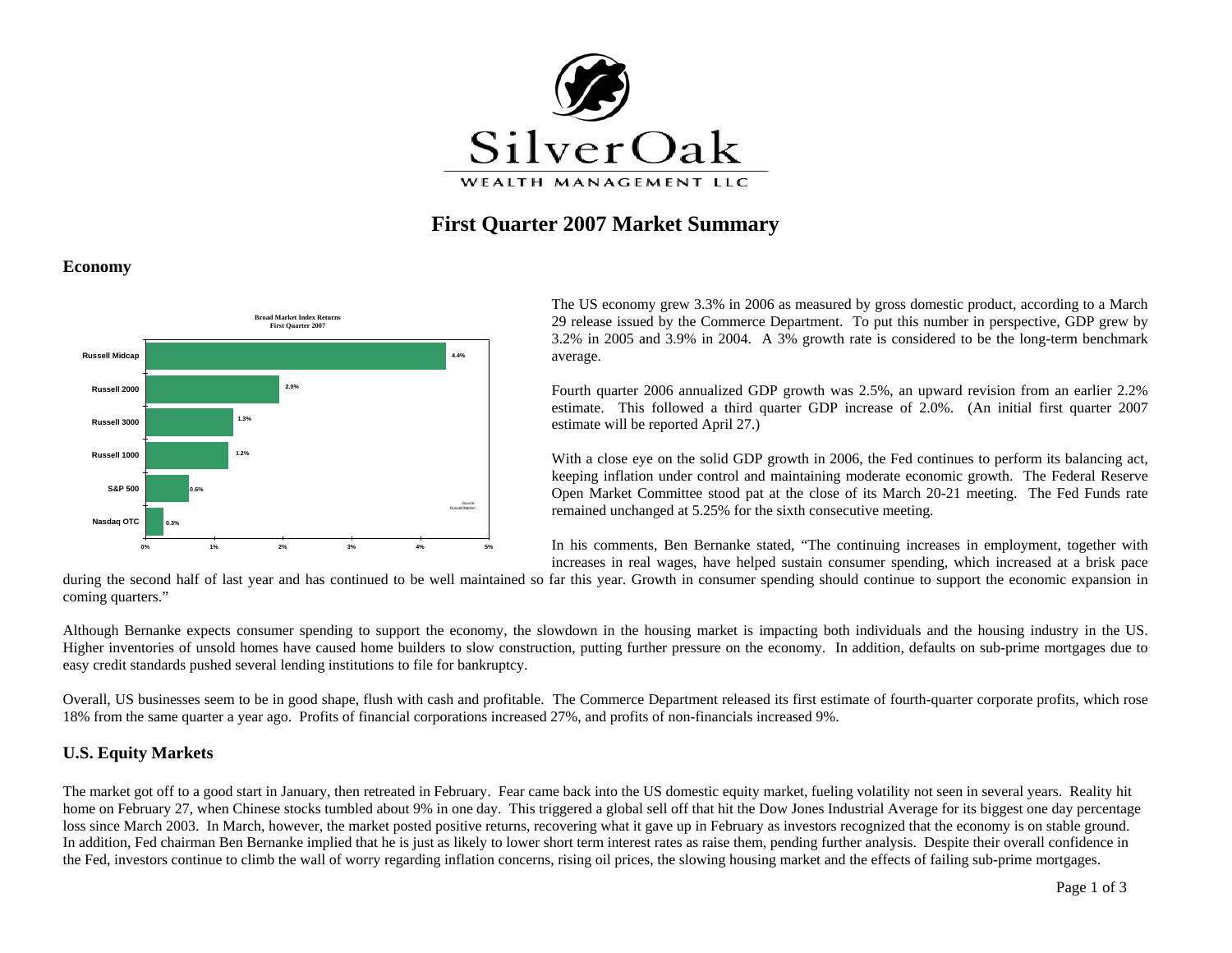

In review of the first quarter's market performance for large cap stocks, Value slightly outperformed Growth. The Russell 1000 Value Index was up 1.24%, and the Russell 1000 Growth Index was up 1.19%. The trend also continued in the Midcap space with Value outperforming Growth. The Russell Midcap Value Index was up 4.86% thru March while the Russell Mid Cap Growth Index rose 3.96% for the quarter.

Small companies, as reflected in the Russell 2000 Index rose 1.95% for the quarter. The consensus seems to be that Growth will return to favor, although we have heard this for several years. So far, only the small caps have born out this thesis. The Russell 2000 Growth Index rose 2.48%, but the Russell 2000 Value Index did not keep up, delivering a positive return of 1.46%.

Analyzing the S&P 500 Index sector returns, the Utilities sector was the best performer, gaining 8.43% for the quarter. Some have attributed this strong showing to the Utilities' ability to pay consistent dividends in periods of volatility. Materials also did well with a return of 8.38%, and commodities in general increased in value. Consumer Discretionary and Information Technology were in negative territory giving up 0.99% and 1.10% respectively. The exposed weakness of subprime mortgage lenders and homebuilders has cast a shadow over other housing and financial

service related companies which translated into Financials bringing up the rear, losing 3.44% for the quarter.

### **U.S. Fixed Income Markets**

Bonds remained the anchor of stability in a volatile equity market delivering a total return similar to the equity market for the first quarter 2007. Due to turbulence in the equity markets and a global market selloff in late February, investors piled money into the bond market, pushing yields down during the quarter. The Lehman Brothers US Aggregate Bond Index returned 1.50% for the first quarter 2007, and 6.59% on a one year basis as of March 31.

The quarter closed with a slightly positively sloped Treasury yield curve. On March 31, the 2-year Treasury yielded 4.57%, while the 10-year stood at 4.64%, both dropping approximately 20 basis points from a year ago. The 30-year was little changed, yielding 4.84%, and was down about 5 basis points from a year earlier.

The municipal yield curve remained somewhat flat but was upward sloping at the end of the first quarter 2007. At quarter-end, the 2-year yield was 3.56% and the 10-year stood at 3.79%. Since March 2006, the municipal yield curve has not changed much on the short end. The 10-year dropped just under 25 basis points from 2006, slightly boosting the total return in this maturity range.

#### **Real Estate**

REITS enjoyed a stellar month in January, with the Dow Jones Wilshire REIT Index outpacing the S&P 500 Index by over 7%. Although the REIT index lagged the S&P 500 in February and March, it finished the quarter ahead of the S&P 500 Index's return by almost three percentage points at 3.62%.

The Equity Office Properties buyout story was news again in the first quarter. Vornado topped Blackstone's bid which spurred a bidding war. Blackstone ultimately won by nearly tripling their original bid to \$55.50 per share—a 24% premium to the market price when the first offer was made. REIT analysts saw this deal as evidence that REITS are fairly valued in the marketplace, and in some cases, even undervalued. After completing the Equity Office purchase, Blackstone filed for an IPO with the SEC in late March.